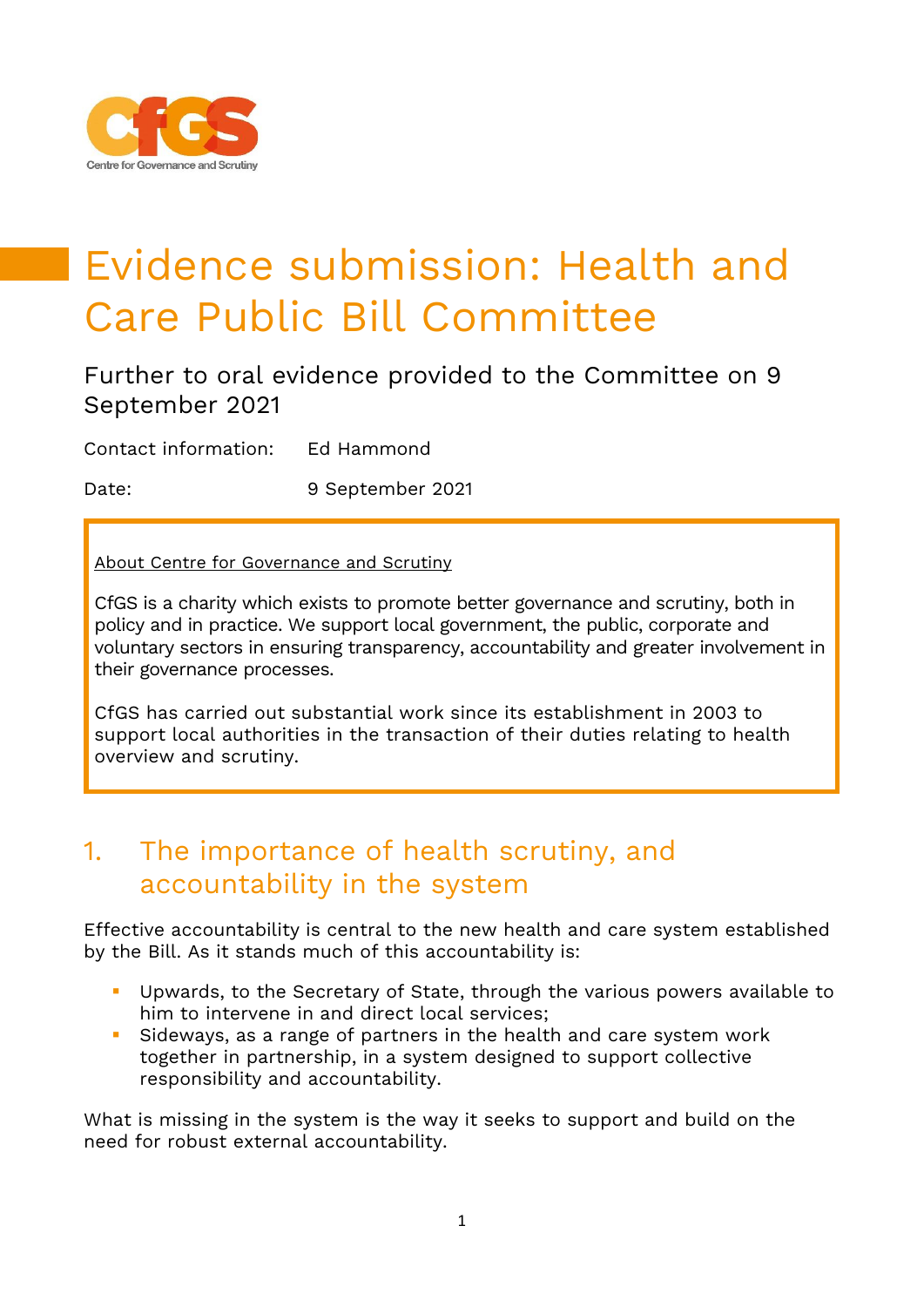In the new system this external accountability will continue to be provided by CQC (at national level), Local Healthwatch, and local health scrutiny committees. Of these, we consider health scrutiny committees play a pivotal role – they are led by democratically elected councillors, empowered with particular responsibilities around holding to account partners across the health and care system. They have a broad remit in local government legislation, to look at anything affecting the area or the area's inhabitants. Health scrutiny committees are excellently placed to oversee plans for integration, to investigate clinical outcomes in less high profile services, and to act as a focus for public debate in more high profile ones.

# Our proposals

CfGS is supporting proposed amendments being put forward by NHS Confederation, NHS Providers and the Local Government Association in respect of the Secretary of State's intervention powers. CfGS also strongly recommends the tabling in due course of Regulations to cover some of these issues in more detail, and therefore suggests that amendments to the Bill include provision for Regulations on the exercise of powers under s38, and Schedule 6 more generally.

# 2. The power of referral

At the moment health scrutiny committees make use of a power of referral to the Secretary of State (the Bill proposes the removal of that power). When a local NHS body proposes a substantial variation in local health services (and consults on that change) a relevant health scrutiny committee can evaluate that consultation.

If it considers the consultation to be inadequate, or if it considers the proposed change not to be in the interests of the local area, if can refer the matter to the Secretary of State. This triggers a process by which the SoS instructs the Independent Reconfiguration Panel to review the decision. The Independent Reconfiguration Panel produced useful research on the outcome of referrals in 2020, which highlighted how they can enhance the ability of NHS bodies to consult effectively. Referral has acted as a useful halfway house – a system for formal intervention that stops short of the invocation of judicial review.

This power is rarely used; it is nonetheless the lynchpin of the health scrutiny system. It sits alongside the long-standing "duty to consult" held by NHS bodies.

This is because the power that it provides to local scrutiny committees concentrates minds – it brings senior partners to the table and ensures that the voice of independent, locally-elected scrutineers is heard. Without it, scrutiny would retain a range of other powers, but would find it tougher to be listened to.

CfGS considers that minor changes to the Bill can be made which retain a formal role for health scrutiny while also ensuring that the Secretary of State enjoys enhanced powers of intervention and direction. These changes would involve: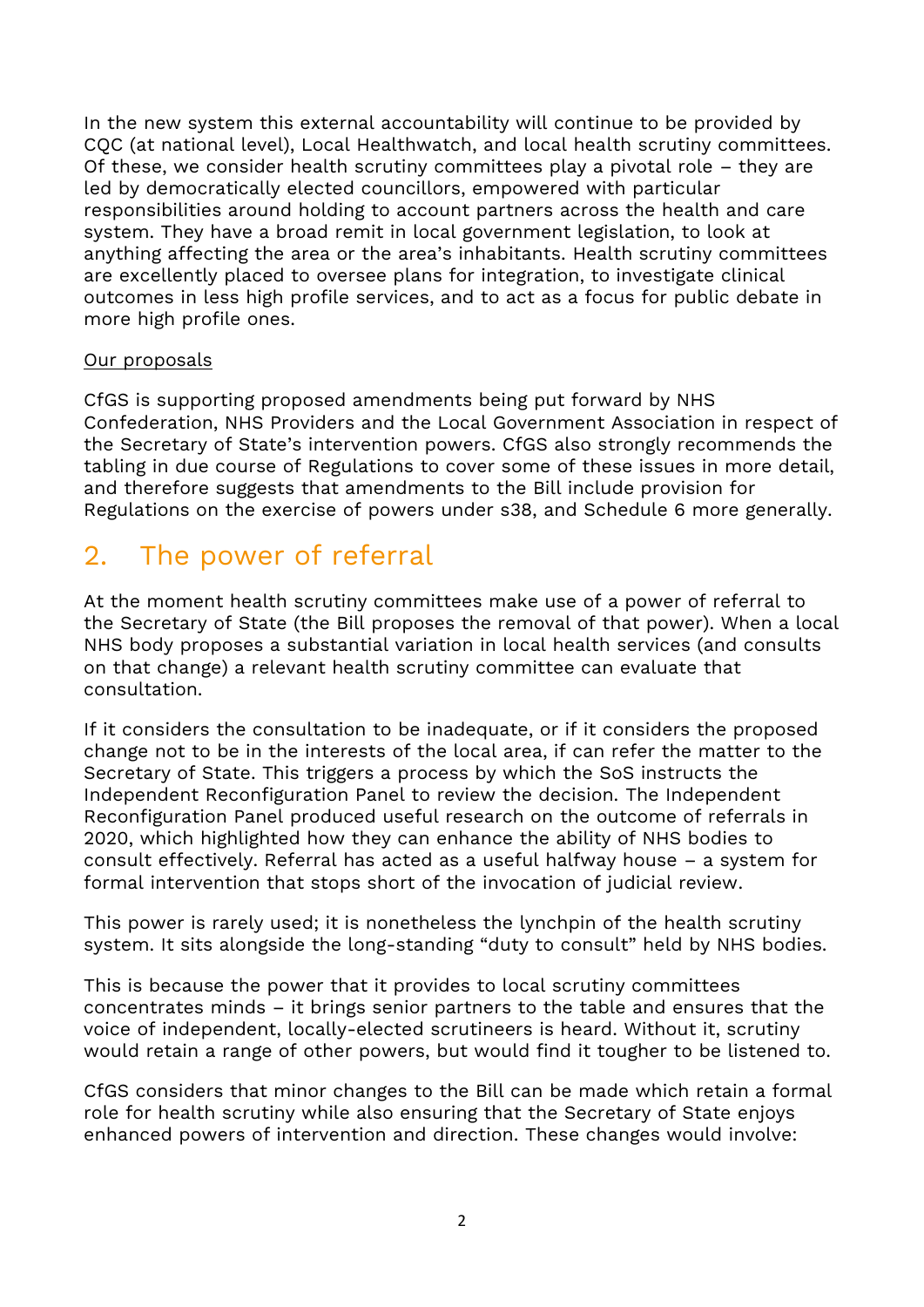- **E** An amendment to the Bill, requiring that the Secretary of State consult with the relevant health scrutiny committee when proposing to use his powers of intervention and direction.
- The laying of Regulations, which would set out in more detail the way in which health scrutiny committees would share information with the Secretary of State. In particular, we think that such Regulations should also include arrangements for the proactive "escalation" of matters of concern to the Secretary of State, which could inform the Secretary of State's thinking.

Action in this way would secure several main outcomes:

- It would anchor intervention and direction activity in a locally-led understanding of clinical needs and outcomes;
- **E** It would provide an ongoing statutory framework within which local scrutiny committees (and, should Regulations be so drafted, other local accountability partners) would support the Secretary of State in exercising their rights and duties;
- **E** It makes it less likely that ICBs and ICPs will see their principal accountability as lying with the Secretary of State alone. Although the proposed powers for health scrutiny committees do ultimately feed back to the Secretary of State, this local involvement shifts the focus of accountability down to "place" level (where "place" and "system" level are not otherwise coterminous);
- It would make the exercise of those rights (under s38 / Schedule 6) less likely to be subject to legal challenge, because an evidence base provided by scrutiny to support these decisions – in a manner specified in Regulations – would limit the possibility that an intervention exercised by the Secretary of State would be considered by the courts to be disproportionate or irrational.
- **E** An amendment to the Bill, requiring that the Secretary of State consult with the relevant health scrutiny committee when proposing to use his powers of intervention and direction.

The current plan – that these and other issues should be dealt with through statutory guidance – is not something we consider adequate.

# 2. The challenge of joint working at system level

The Bill will give powers to ICBs, and ICPs, to design and direct decision-making and service provision in the health and care system. The integration that this will deliver brings many benefits – to efficiency, effective partnership working, and in the management of a more systematic approach on matters such as service change.

As we noted in our oral evidence there are however caveats. The creation of larger geographic units raises challenges around remoteness – that decisionmakers at system level will not have sufficient regard to the wide range of different local needs.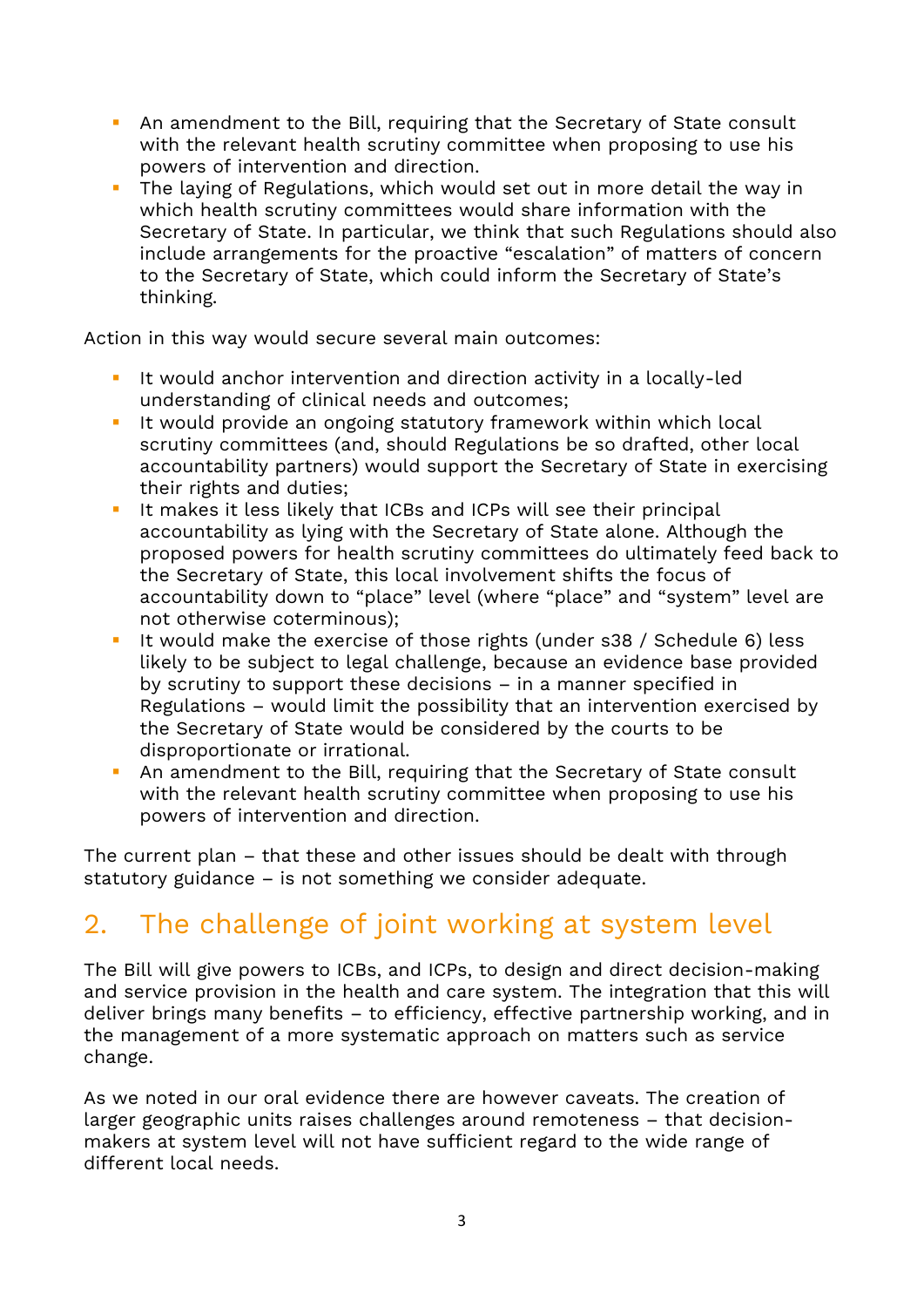Ideally, partners at system level would set a framework for action in which only necessary decisions are made at that level – with the system co-ordinating, and providing guidance, on the making of decisions closer to where people are. This would be a more distributed health and care system – one where commissioners and decision-makers are embedded in local communities, and empowered to make decisions in the interests of those communities, balanced against the interests of the system as a whole.

However, a combination of the Secretary of State's powers and the tendency in large institutions to adopt "command and control" approaches raises real risks that more decision-making (and more decision-making than is appropriate) would happen at system level.

This raises challenges for effective locally-led accountability. No formal, external scrutiny for the NHS exists at system level. Partners in the system operate a kind of internal accountability framework through the ICP, but having a direct stake in decisions makes real, independent accountability difficult to come by.

Our expectation is that – as now – big decisions at system level will also need to be scrutinised by local health scrutiny functions. Indeed the Bill explicitly provides for ICBs to be subject to health scrutiny's rights and powers.

This raises the prospect that councils will see a need to establish standing joint committees to hold ICBs (and ICPs) to account. As things stand, arrangements to establish joint committees of this nature already exist and there is a history of such "JHOSCs" (joint health overview and scrutiny committees). In the past they have been established for time-limited purposes, to look at specific changes and variations in services – usually to satisfy scrutiny's statutory obligations around major change.

However, they can be cumbersome, can suffer from variable engagement from certain councils, and are often resource intensive.

Setting up standing committees of this nature across England would be challenging, and resource intensive, within the existing legal framework.

CfGS considers that the Regulations mentioned above would also:

- **•** Provide a more systematic and straightforward way for groups of councils to convene JHOSCs where necessary;
- Make specific provision for agreement on how JHOSCs will be resourced.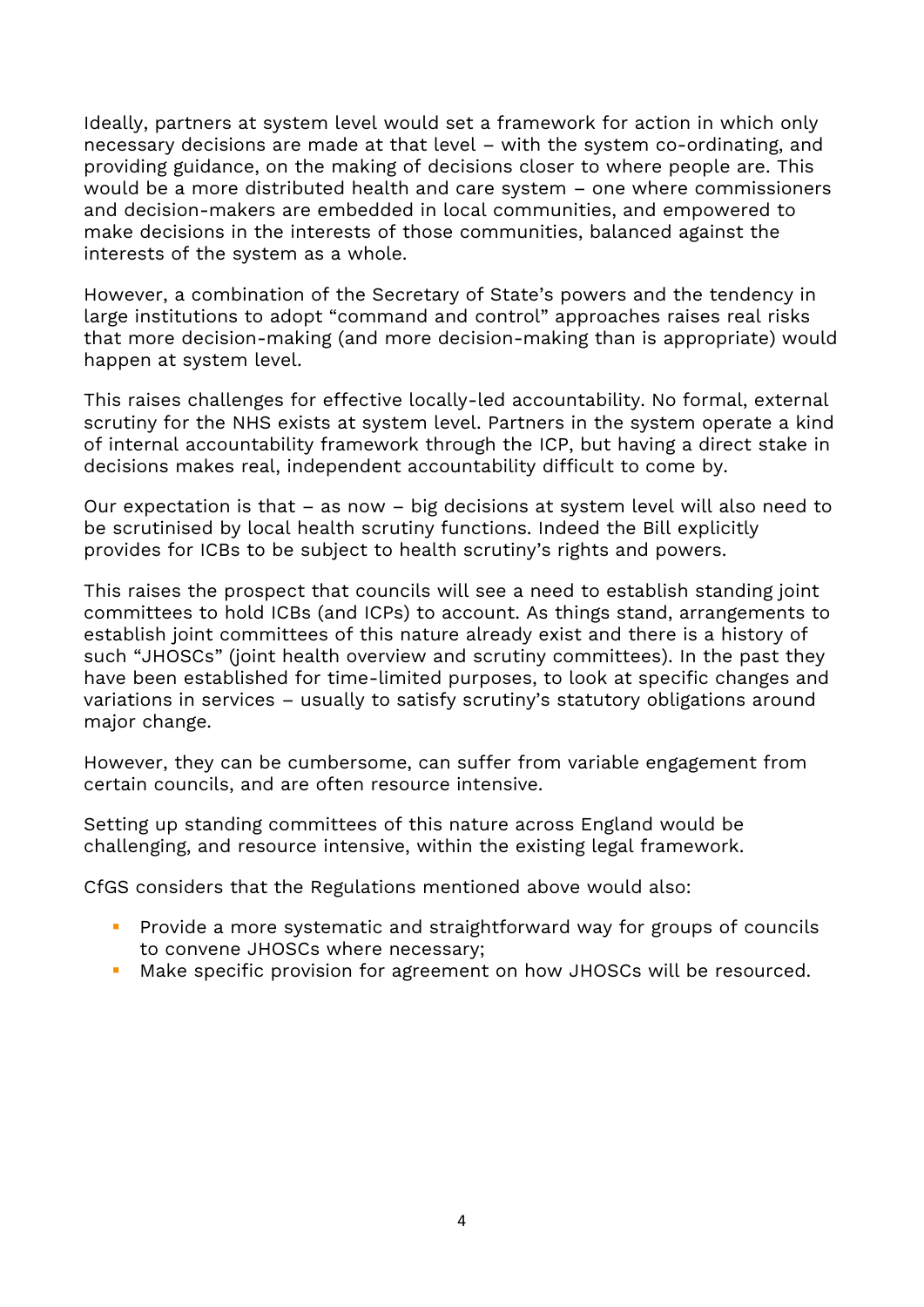# Appendix: possible Regulations

We should stress that the below are presented as possible Regulations, and that they are so presented to replace (and to simplify) existing Regulations made in 2013. Whatever course of action Government chooses to take some amendment to these existing Regulations will be necessary.

#### Explanatory note

The below is drafted to secure the following objectives:

- To retain the duty to consult as a strong and meaningful part of the accountability landscape. The duty to consult local people is a central obligation for NHS bodies wishing to substantially vary the services they provide, and health scrutiny provides important oversight of the way that NHS bodies comply with this duty;
- To provide a clear escalation mechanism for matters of concern relevant to the system as a robust, locally-led replacement for the power of referral to the Secretary of State, and the role of the IRP. This involves replacement of the power of referral with a power for scrutiny to request action on a broader range of issues including the duty to consult, requiring that the SoS respond to such requests, and giving health scrutiny a more general power to pass information to the SoS from time to time;
- To provide local discretion as to the nature and scope of health scrutiny's role. The proposals introduce the concept of "scrutiny arrangements", which can be determined by an authority to set its expectations around engagement with health and care bodies. Arrangements are deliberately not tied to the need to establish a specific "health scrutiny community", recognising that councils may choose to adopt a range of formal and informal approaches to carry out their work. The presence of these arrangements will increase transparency and predictability while allowing for local determination on the right model or models of scrutiny to adopt. These are not negotiated documents but councils will be expected to consult on them. Where councils fail to adopt arrangements within a reasonably timeframe provision exists for the SoS to require councils to operate a bare bones model which would be set out in guidance, without prejudice to the ability of councils, in due course, to amend and augment those arrangements. This would be an arrangement taken on a blanket basis rather than requiring the SoS to individually assess the adequacy of all council scrutiny arrangements;
- To provide for more joint scrutiny arrangements which are less-resource intensive, less bureaucratic, better integrated to health scrutiny at "place" level and more flexible overall. Scrutiny arrangements in the proposed legislation are designed to build in joint arrangements, providing a structure for the operation of such arrangements either ad hoc or ongoing. Councils still have the freedom to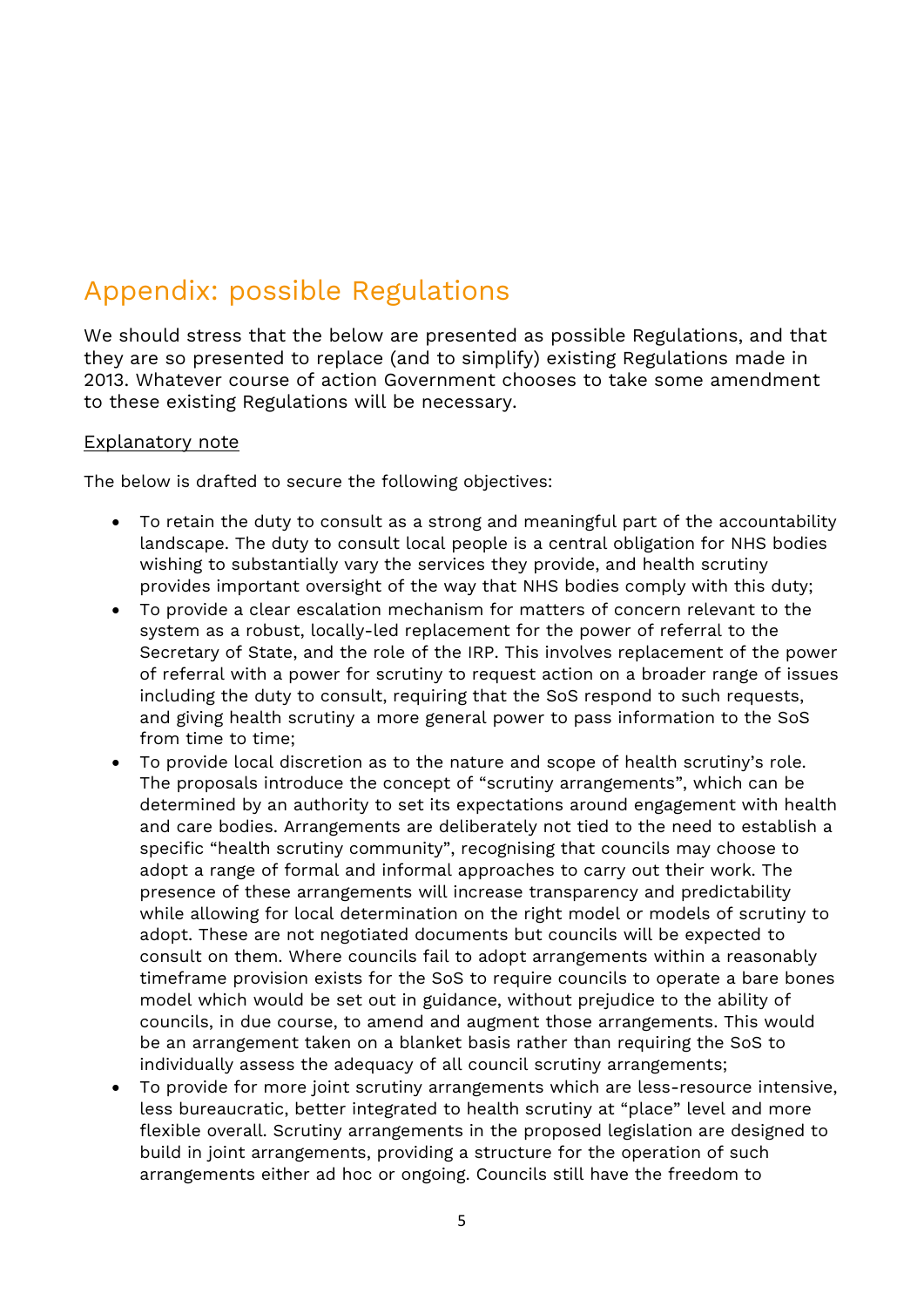determine the best way to transact scrutiny and at what level, and there is no formal requirement for all authorities in an ICS area to conduct health scrutiny in the same way, although a degree of joint working is assumed.

#### **Health scrutiny by local authorities**

#### **1. Interpretation**

#### **1 (1)**

In this Part:

"the 2000 Act" means the Local Government Act 2000;

"relevant local authority" means any local authority, except that it applies to the council of a district only where the district is comprised of an area for which there is no county council;

"overview and scrutiny committee" means an overview and scrutiny committee of a local authority operating executive arrangements under Part 1A of the 2000 Act, and an overview and scrutiny committee appointed by a local authority under section s9JA of that Act.

"a responsible body" means a relevant NHS body, and a relevant member of an ICS HCP insofar as their functions relate to the implementation of an ICB health and care plan;

"member",

in relation to a relevant health service provider which is a body corporate, includes a body who is not a member of the body but is a director of it;

in relation to an NHS trust, means a director of the trust;

in relation to an NHS foundation trust, means a director or governor of the trust.

"scrutiny arrangements" means arrangements made under section 2

"relevant functions" means functions under section 2

"relevant information" means information held by a responsible body insofar as it relates to a relevant function, subject to section 6.

"resourcing" means the commitment of financial and human resources to support the effective transaction of scrutiny arrangements.

#### $1(2)$

For the purposes of the definition of "relevant NHS body" the NHS bodies prescribed in relation to a local authority are:

- (a) an Integrated Care Board;
- (b) an Integrated Care Partnership;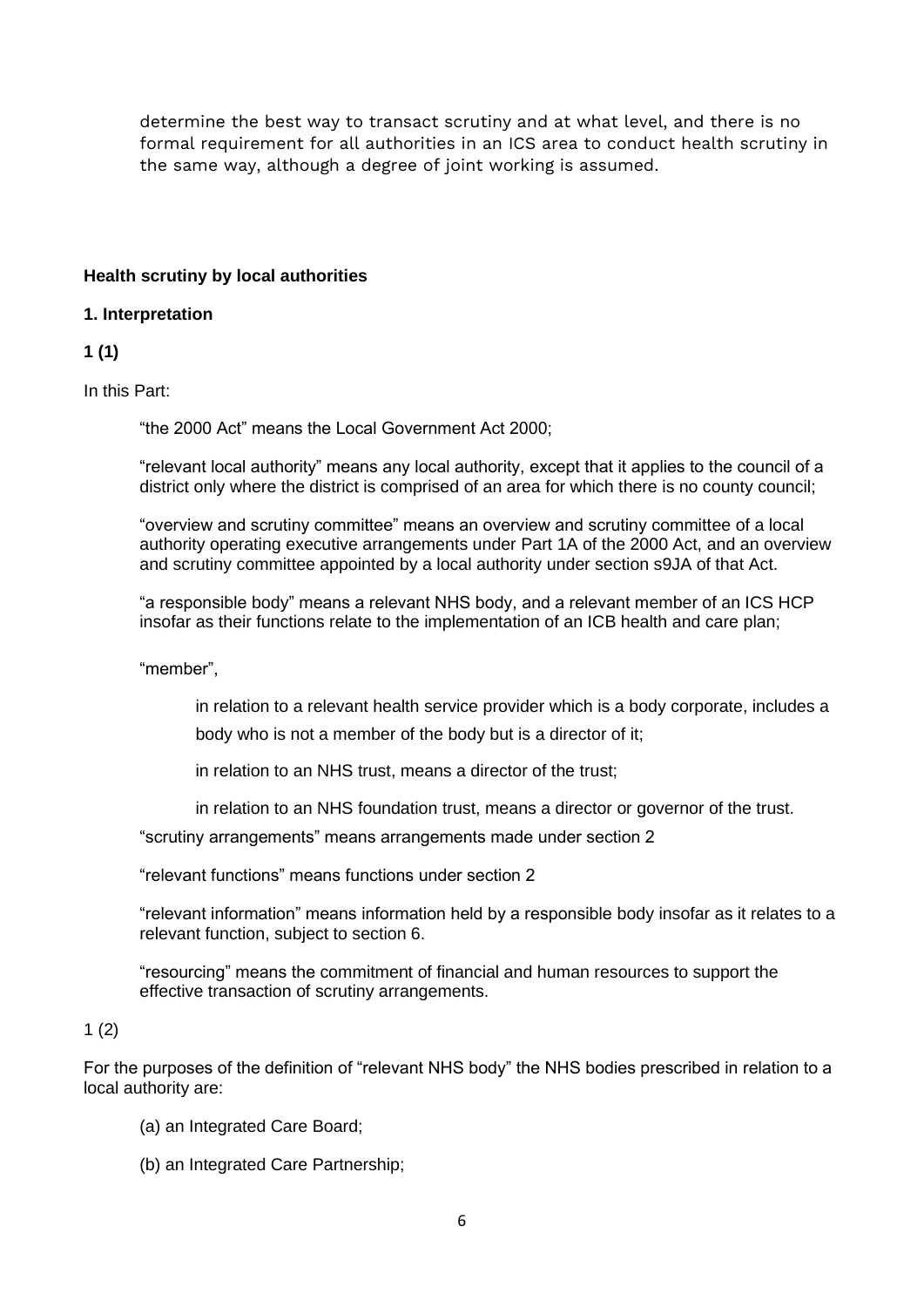(c) an NHS trust or NHS foundation trust which provides services to bodies residing in the area of the authority.

#### **2. Scrutiny arrangements**

*This section requires councils to establish "scrutiny arrangements", public material setting out scrutiny's role and how it will operate, and how it will deliver outcomes for local people. This will be particularly required with respect of joint working, which we expect to become a more common feature of the health landscape than it is now. It will regularise the approach taken to the agreement of health scrutiny arrangements across boundaries, significantly streamlining the establishment and conduct of joint arrangements alongside separate elements of the health scrutiny and oversight landscape.* 

# 2 (1)

The functions conferred on a relevant local authority by this section are not to be the responsibility of an executive of the authority under executive arrangements (within the meaning of Part 1A of the Local Government Act 2000).

#### 2 (2)

A relevant local authority may arrange for its functions under this section to be discharged by:

(a) an overview and scrutiny committee of the authority; and/or

(b) the overview and scrutiny committee of another authority; and/or

(b) a joint overview and scrutiny committee of which the authority is a member.

#### 2 (2)

A relevant local authority must make arrangements to carry out:

(a) scrutiny of the review and scrutiny of matters relating to the planning, provision and operation of health and care services in the area;

(b) scrutiny of the development of the Joint Strategic Needs Assessment;

(c) scrutiny of the development of the ICP plan;

(d) scrutiny of the oversight of consultations carried out by responsible bodies under section 3, including consultations involving more than one authority;

(e) the issuing of a local request to the Secretary of State under section 5

#### 2 (3)

Arrangements under section 2 (2) must include provisions:

(a) requiring the attendance of representatives of responsible bodies at meetings of a local authority;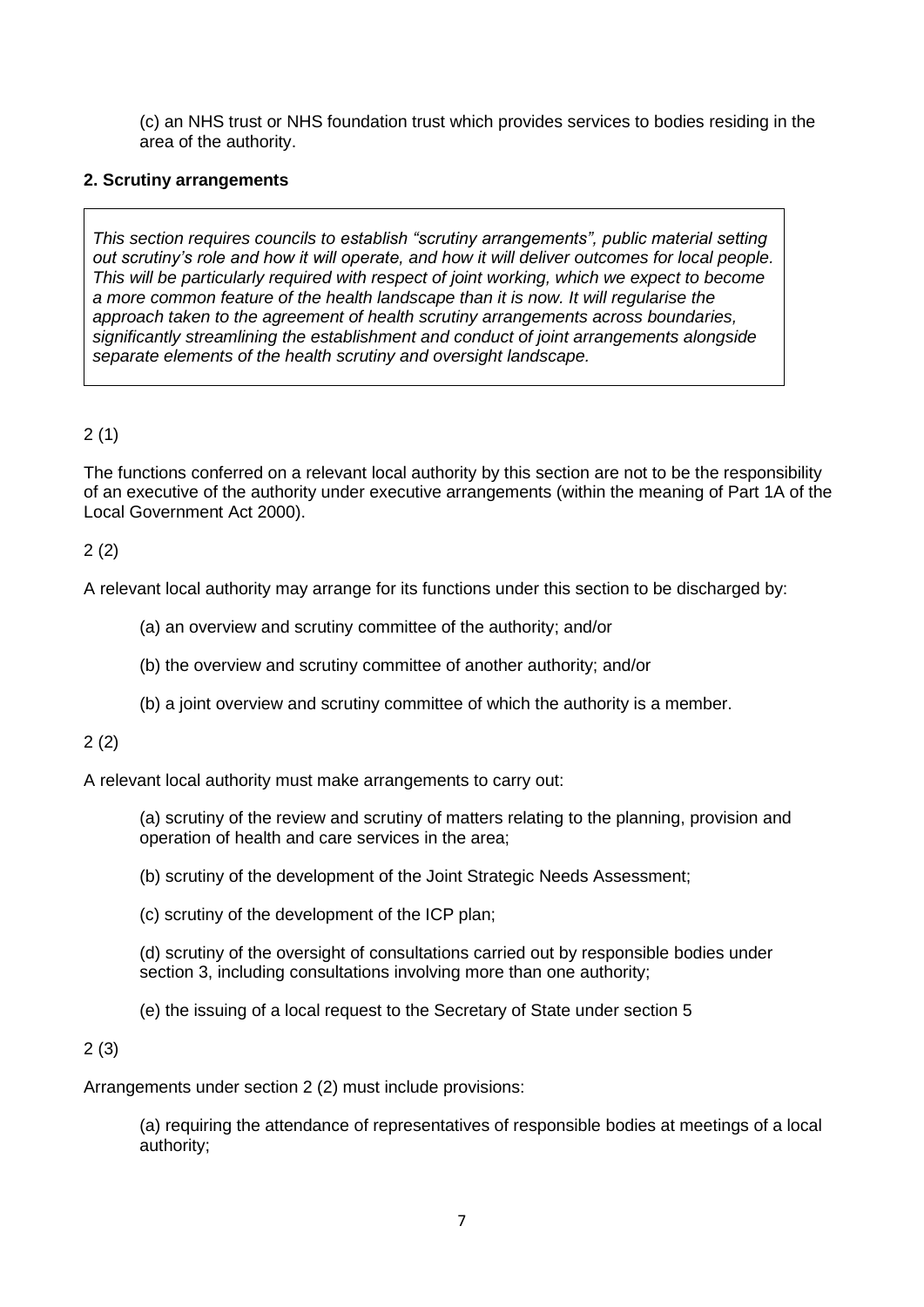(b) requiring the provision by responsible bodies of relevant information, subject to section 6;

(c) requiring a response to recommendations made by the local authority;

(subsections a-c are subject to section 6(4))

(d) where relevant and required, provision for a county council to arrange for one or more of the members of the council of a district comprised in the area of that county to be appointed as:

> (i) a member of an overview and scrutiny committee of the county council or another local authority, or of a joint committee, for the purposes of relevant functions exercisable by the committee in relation to the county council; or

(ii) a member of an overview and scrutiny committee of the county council, for the purposes of relevant functions exercisable by the committee in relation to another local authority.

(e) for the management, operations and officer support of any scrutiny committee exercising the functions set out in this section, including provision for the future amendment of the scrutiny arrangements;

(f) setting out the principles of working between the relevant local authority and responsible bodies.

# 2 (4)

(a) Scrutiny arrangements may include any other provision which complies with this and other legislation and which the local authority considers necessary to transact its function. (b) In making arrangements under section 2(2), a local authority must have regard to:

(i) the views of responsible bodies;

(ii) the views of a Local Healthwatch organisation;

(iii) the views of other local authorities within, or directly bordering, the area of the relevant ICB.

# 2 (5)

A relevant local authority must review its scrutiny arrangements, including the impact and outcome of its arrangements, annually.

# 2 (6)

Two or more local authorities may appoint a joint committee ("a joint overview and scrutiny committee") of those authorities and arrange for some or all of the scrutiny arrangements of those authorities to be transacted by the joint committee subject to those authorities' scrutiny arrangements.

2 (7)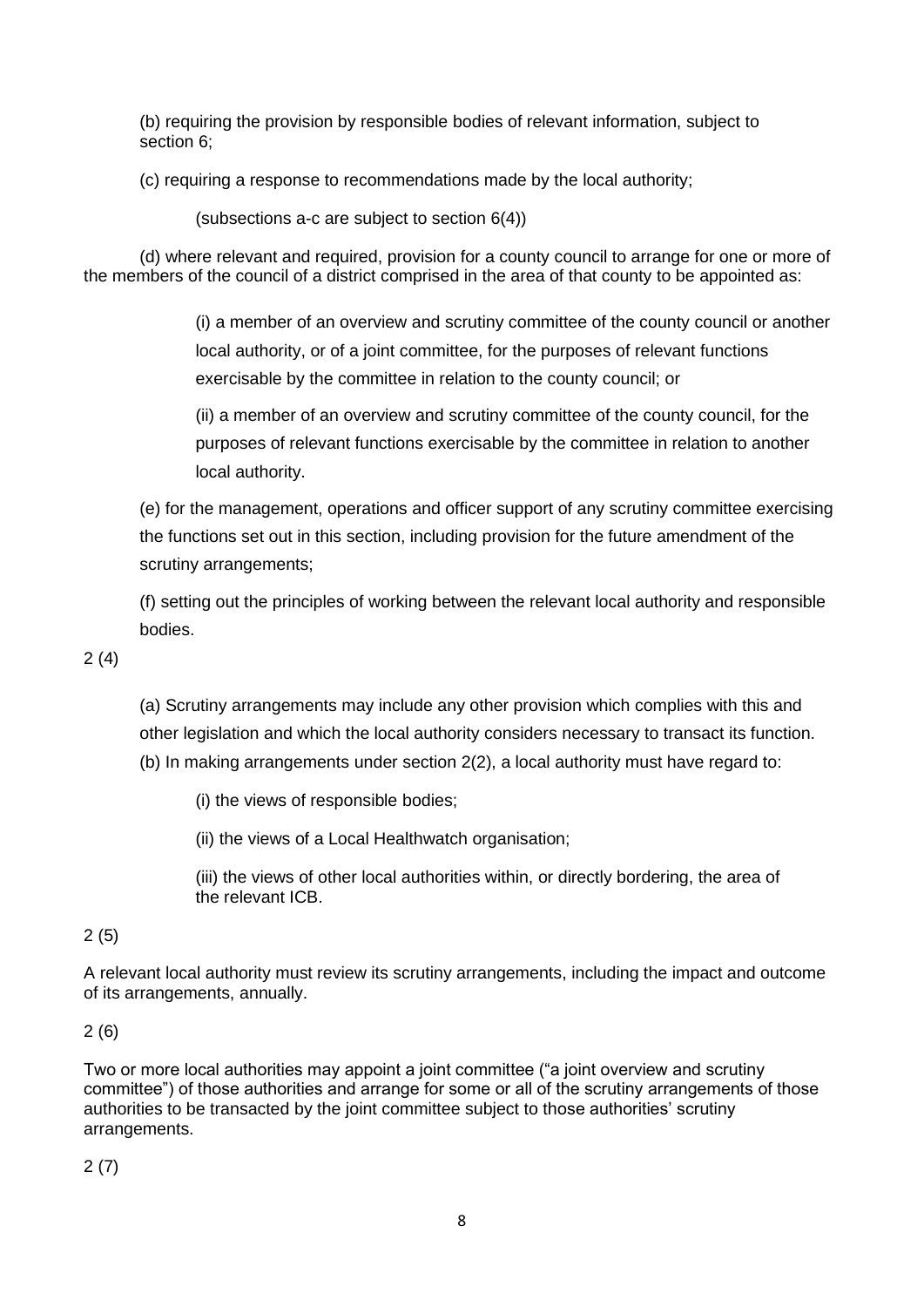Where they relate to joint committees, an authority's scrutiny arrangements may make provision for:

(a) the establishment of a joint overview and scrutiny committee or committees to carry out some or all of the functions set out in section 2(2);

(b) the nomination of a "lead authority" for some or all of the functions set out in section 2(2), further to section 2(2)(b);

(c) consultation by responsible bodies with a joint overview and scrutiny committee or committees, or with a lead authority.

# 2 (8)

The provisions of sections 9FA(1) to (12) of the 2000 Act apply to a joint overview and scrutiny committee as they apply to an overview and scrutiny committee within the meaning of section 9F of that Act, but subject to the modification that subsection (5) applies as though the words "Subject to any provision made by or under paragraphs 6 to 8 of Schedule A1 and to section 20(6) of the Police and Justice Act 2006" were omitted.

# 2 (9)

The sections in this Part shall apply to a joint overview and scrutiny commi8ttee as if it were a committee of each of the local authorities which appointed it.

# 2 (10)

Where scrutiny arrangements under section 2(10) are exercisable by a joint overview and scrutiny committee by virtue of those scrutiny arrangements, the local authority may discharge that function only in compliance with those arrangements.

# 2 (11)

Scrutiny arrangements established under this section, and established under section 7, may be amended by an authority, authorities or joint committee to which they relate subject to section 2(4).

# 2 (12)

Scrutiny arrangements established under this section, and established under section 7, shall make provision for the resourcing of those arrangements.

# 2 (13)

Integrated Care Board constitutions shall be drafted to have regard to the scrutiny arrangements of relevant authorities wholly or partly within their area.

# **3. Consultations by responsible bodies**

*This section amends previous rules on the "duty to consult", simplifying them and providing for more local freedom as to how scrutiny will engage with this exercise in dialogue with system partners.*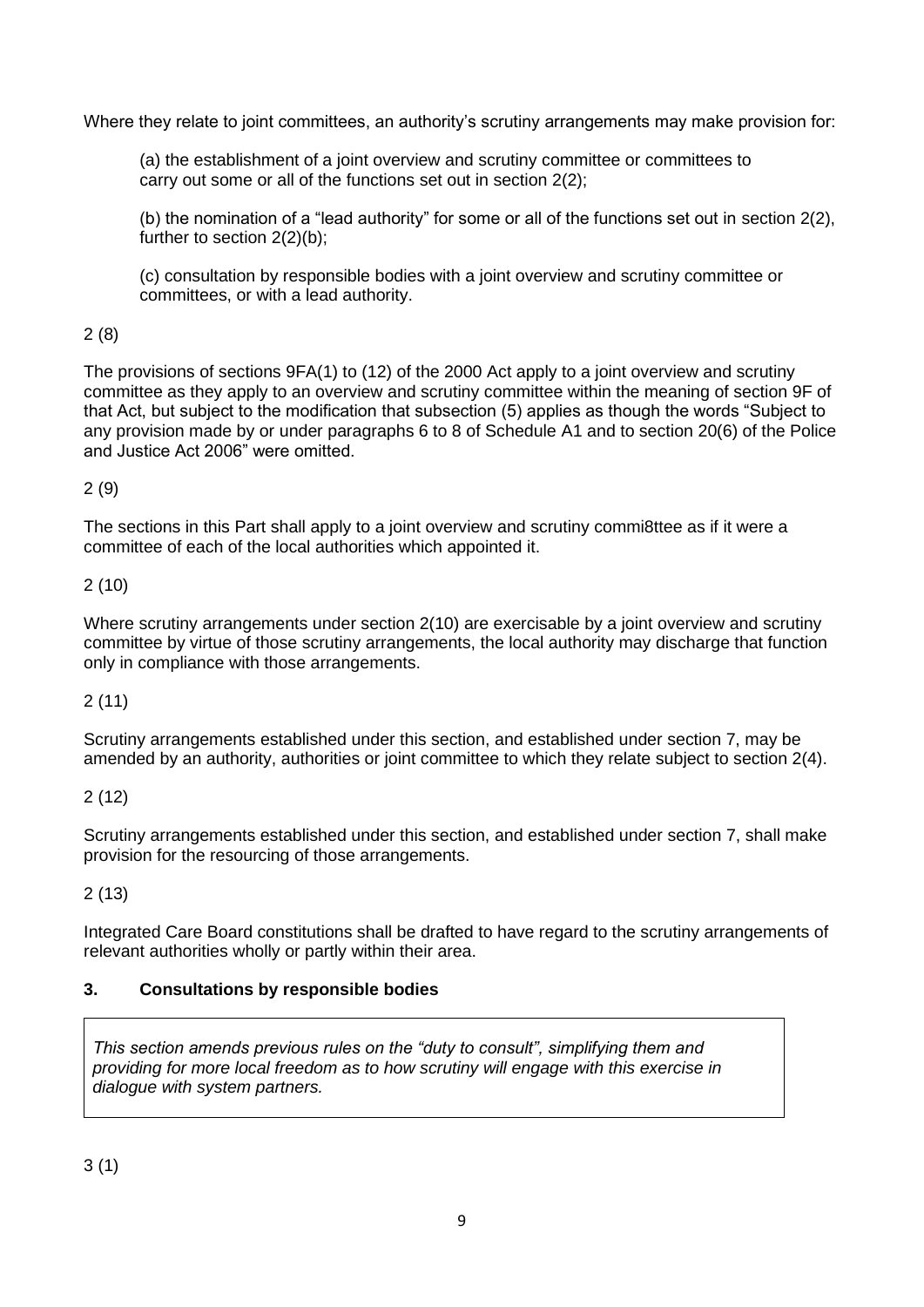Subject to a local authority's scrutiny arrangements, where a responsible body ("R") has under consideration any proposal for a substantial development of the health service in the area of a local authority or authorities, or for a substantial variation in the provision of such service, R must consult the authority or authorities.

3 (2)

In carrying out a consultation under this section, a responsible body must comply with the authority's scrutiny arrangements under section 2(2)(d).

3 (3)

Subsections (1) and (2) do not apply to any proposals on which R is satisfied that a decision has to be taken without allowing time for consultation because of a risk to safety or welfare of patients or staff.

3 (4)

In a case such as is referred to in subsection (3), R must notify the authority immediately of the decision taken and the reason why no consultation has taken place.

3 (5)

Where a responsible body consults more than one local authority further to this section, that consultation should be carried out in accordance with the agreed scrutiny arrangements for the functions specified in section 2(2)(d).

# **4. Exemptions from the duty to consult**

4 (1)

Section 3 does not apply to

(a) any proposal to establish or dissolve an NHS trust (unless the establishment or dissolution involves a substantial development or variation as referred to in section 3; or

(b) any proposals contained in—

(i) a trust special administrator's report or draft report under section 65F or 65I of the 2006 Act; or

(ii) recommendations by a health special administrator on the action which should be taken in relation to a company subject to a health special administration order under section 128 of the 2012 Act.

# **5. Support to the powers of the Secretary of State**

*This section provides for a proportionate mechanism for escalation of concerns on health and care matters generally. It seeks to support the SoS in his role of oversight and accountability.* 

*It imposes a general duty on the SoS to have regard to any escalated matter but beyond an acknowledgment of concerns and notification of action, does not trigger any specific*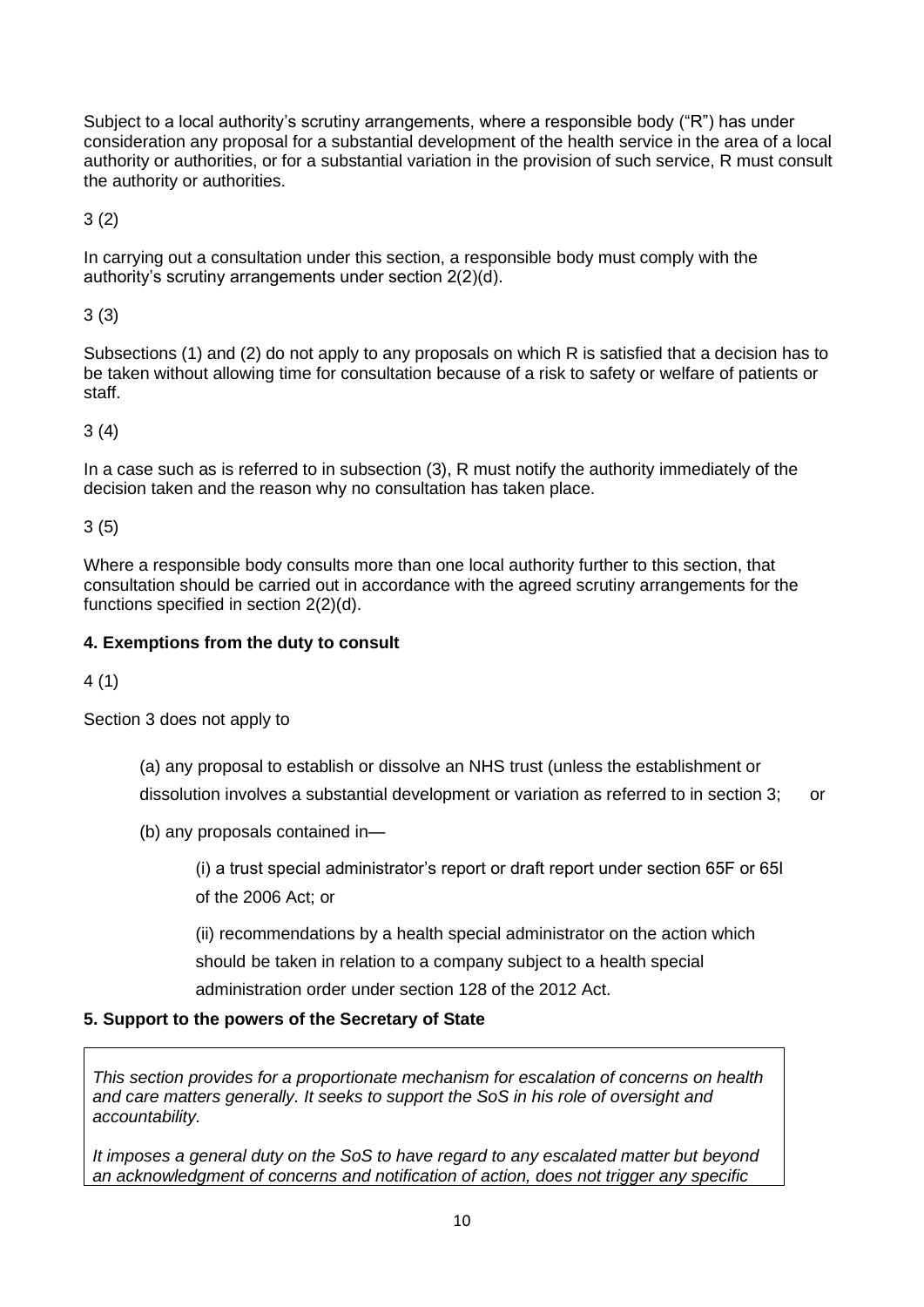*intervention. This is in line with the legislative intent of providing maximum discretion to the SoS on the use of his powers.* 

*This section also includes detail of the way in which the Secretary of State would be expected to consult a relevant overview and scrutiny committee in advance of exercising their powers in s38 / Schedule 6*

# 5 (1)

A local authority may report to the Secretary of State in writing where:

(a) It considers that any scrutiny arrangements in section 2(3) have not been complied with by a responsible body, or;

(b) It has concerns relating to the planning, provision and operation of health and care services in the area, and;

(c) It has made or proposes to make recommendations to the responsible body on any of these matters, and;

(d) it believes that recommendations made to the responsible body will not be accepted and implemented or that any relevant urgency procedures for this are not practical.

5 (2)

A local authority may further report to the Secretary of State to provide information to support the Secretary of State to transact his duties under this Act.

# 5 (3)

The Secretary of State may issue guidance concerning the form and content of any report made under section 5(1).

# 5 (4)

The Secretary of State must have regard to any report made by a local authority under section 5(1).

5 (5)

The Secretary of State must

(a) respond to any report submitted under section 5(1) setting out any action which he proposes to take.

(b) notify the local authority or authorities concerned when this action has been taken.

5 (6)

In complying with his responsibility in s4(2)(c) of Schedule 6 of the Act to consult relevant overview and scrutiny committees [a reference to the amendment proposed by the NHS Confederation and other bodies], the Secretary of State must

(a) have regard to the scrutiny arrangements of those authorities;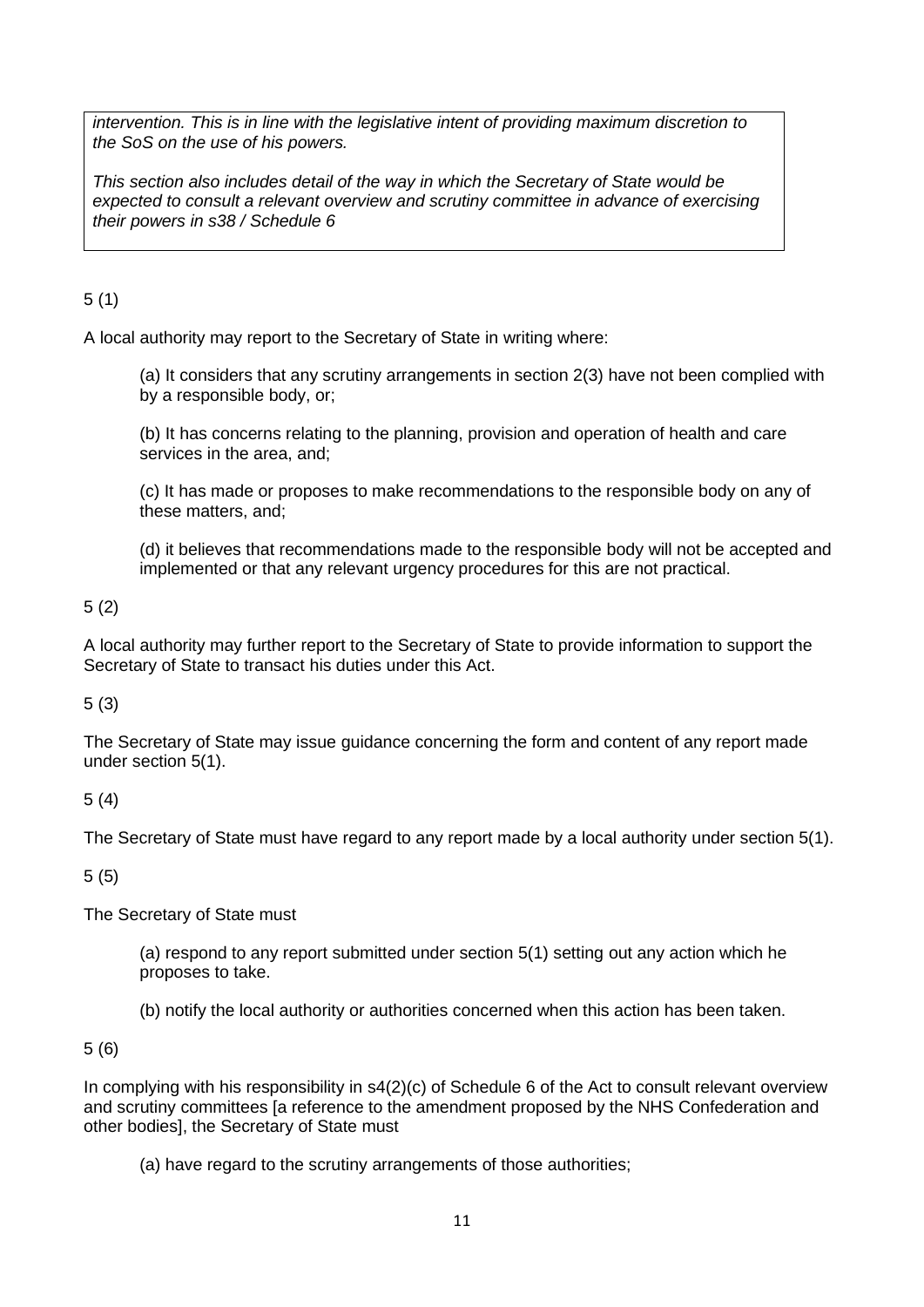(b) provide a deadline within which a response will be considered, which provides sufficient opportunity for relevant committees to draft a response, convene a meeting to consider and approve that response, and submit that response to the Secretary of State;

(c) when a response or responses have been received from relevant scrutiny committees, have regard to that response or responses in using his powers in that section.

(d) notify the relevant scrutiny committee(s) when he uses his powers in respect of those matters to which the consultation relates, and include in that notification a summary of the relevant intervention or direction.

# 5 (7)

Section 101 of the 1972 Act does not apply in relation to the discharge by a local authority of its functions under this section.

5 (8)

The following provisions of section 101 of the 1972 Act do not apply with respect to the discharge by a local authority of its relevant functions—

- (a) subsection (1)(a) (arrangements for discharge of functions by local authorities), in so far
- as it relates to an officer of the authority;
- (b) subsection (5) (discharge of functions by two or more local authorities jointly);
- (c) subsection (13) (extended meaning of "local authority"), except in so far as it relates to
- the Common Council of the City of London.

# **6. Provision of relevant information**

*This provides an update and simplification on existing provisions around information, tying requests to the scrutiny arrangements.* 

# 6 (1)

Where a local authority's scrutiny arrangements require any member or employee of a responsible body to attend before the authority to answer such questions as appear to the authority to necessary for discharging its functions, it is the duty of any such member or employee to comply with any such requirement.

# 6 (2)

Where a local authority's scrutiny arrangements require the provision of information held by a responsible body, nothing in this Part requires any body to provide information at or to an overview and scrutiny committee, either orally or in writing:

(a) to the extent that the answer requires the provision of information of a type specified in Schedule 17 of the 2006 Act, subject to section 100A(4) of the Local Government Act 1972;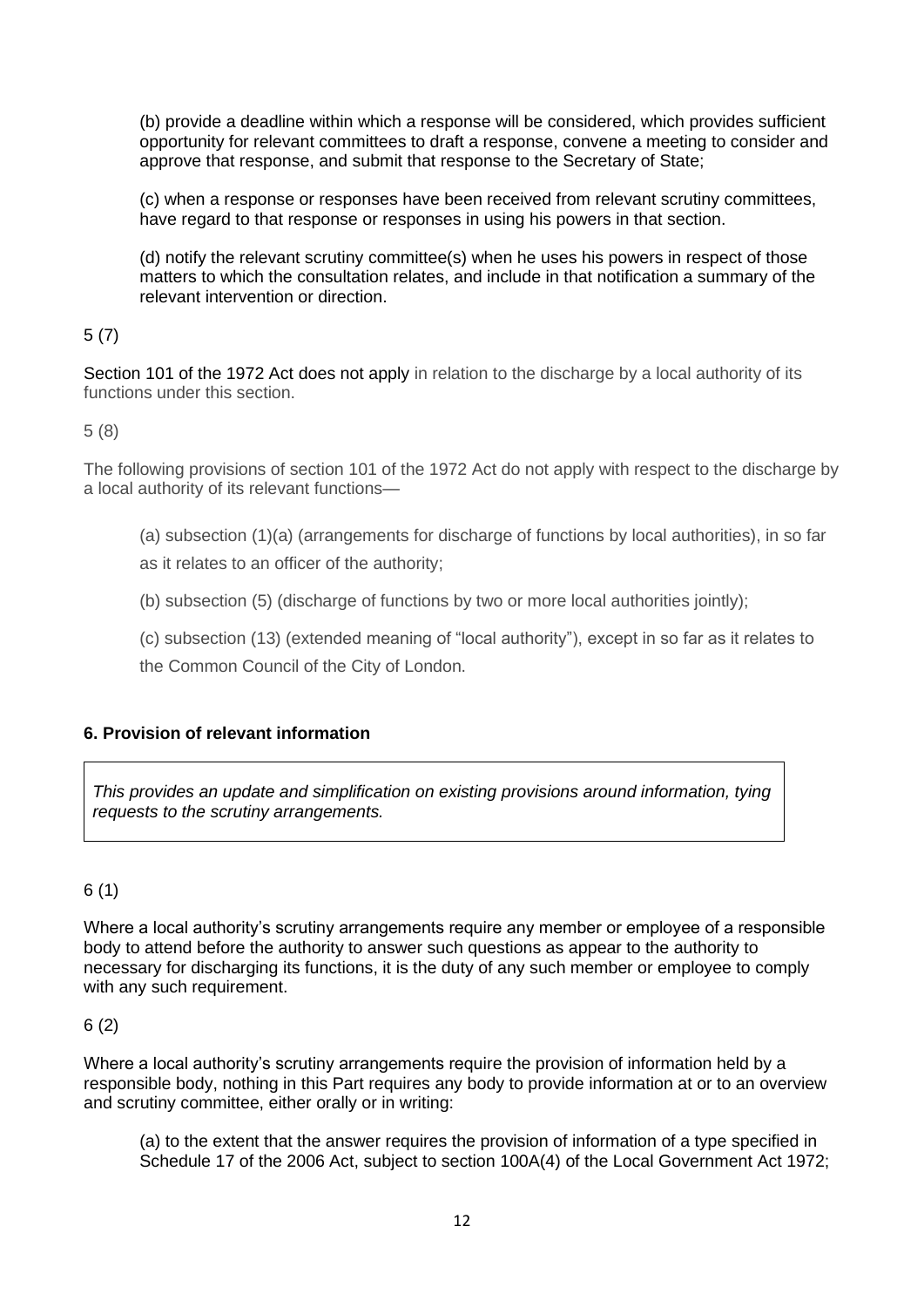(b) if that body would be entitled to refuse to answer in, or for the purposes of, proceedings in a court in England and Wales.

6 (3)

A local authority or that authority's scrutiny arrangements may not require a member or employee of a responsible body to attend before it to answer questions in relation to—

(a) a trust special administrator's report or draft report under sections 65F or 65I of the 2006 Act;

(b) a health special administration order under section 128 of the 2012 Act, or

recommendations by a health special administrator on the action which should be taken in relation to a company subject to such an order.

6(4)

Scrutiny arrangements made under section 2 which relate to the provision of information, attendance at meetings and responses to recommendations must include:

(a) reasonable timescales;

(b) explanation of circumstances where there is a presence of urgency and where different timescales may apply.

# **7. Directions and guidance by the Secretary of State: scrutiny arrangements**

*This provides a "floor" for all councils of basic scrutiny arrangements set out in guidance should local action to agree such arrangements not occur. It ensures that all areas will be considered to be operating scrutiny arrangements which comply with the Act, therefore providing certainty to system partners and a foundation on which scrutiny arrangements, individual and joint, might be built.* 

# 7 (1)

The Secretary of State may issue guidance setting out model scrutiny arrangements, and ways of working.

7 (2)

The agreement of scrutiny arrangements by a local authority must be accompanied by a declaration by that authority's Monitoring Officer that those arrangements comply with the requirements of section 2 and that in their preparation the authority has had regard to any guidance issued by the Secretary of State.

# 7 (3)

The Secretary of State may direct a local authority or local authorities, or a joint committee of those authorities, to adopt the model scrutiny arrangements set out in guidance if such arrangements have not been adopted, and if that adoption has not been accompanied by a declaration issued under section 7 (2), by 1 May 2022 .